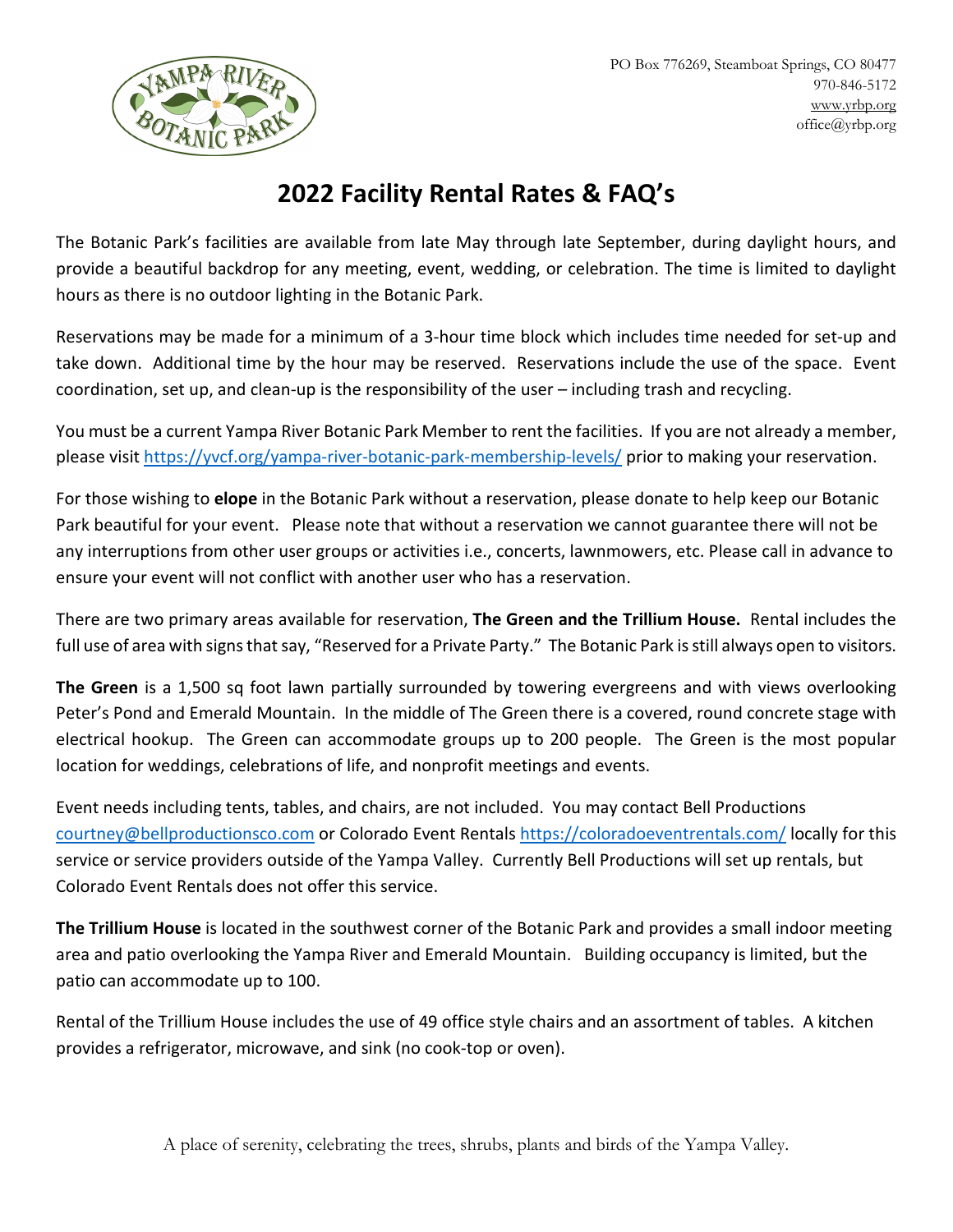

| <b>THE GREEN</b>                            | Monday - Thursday                        | Friday – Sunday          | <b>Additional Hours</b> |
|---------------------------------------------|------------------------------------------|--------------------------|-------------------------|
|                                             | <b>3 Hour Time Block</b>                 | <b>3 Hour Time Block</b> | <b>Per Hour</b>         |
| Wedding Ceremony > 100 persons              | \$800                                    | \$1,500                  | \$350                   |
| Wedding Ceremony < 100 persons              | \$500                                    | \$1,000                  | \$250                   |
| Ceremony & Reception                        | Add Additional \$250                     | Add Additional \$400     |                         |
| Add the use of the Trillium House for the   | Add Additional \$200                     | Add Additional \$300     |                         |
| wedding party, not for the reception        |                                          |                          |                         |
| Other Catered or Non-Catered Event          | Call for pricing and availability        |                          |                         |
| Non-Profit Organization Meetings and Events | Starting at \$100 based on event details |                          |                         |
| Use and Set Up of PA System                 | \$50                                     |                          |                         |
| Use and Set Up of Pop-Up Tents              | \$50                                     |                          |                         |

| THE TRILLIUM HOUSE             | Monday - Thursday                         | Friday – Sunday          | <b>Additional Hours</b> |
|--------------------------------|-------------------------------------------|--------------------------|-------------------------|
|                                | <b>3 Hour Time Block</b>                  | <b>3 Hour Time Block</b> | <b>Per Hour</b>         |
| <b>Catered Event</b>           | \$1,000                                   | \$1,800                  | \$400                   |
| Non-Catered Event              | \$600                                     | \$1,200                  | \$200                   |
| Non-Profit or Business Meeting | Call for pricing and availability*        |                          |                         |
| Non-Profit Organization Event  | Starting at \$100 based on event details* |                          |                         |
| Use and Set Up of PA System    | \$50                                      |                          |                         |
| Use and set up of Pop-Up Tents | \$50                                      |                          |                         |

\* The Trillium House is available after 4 pm or outside on the patio only on weekdays. The full use of the building and patio is available on weekends.

A place of serenity, celebrating the trees, shrubs, plants and birds of the Yampa Valley.